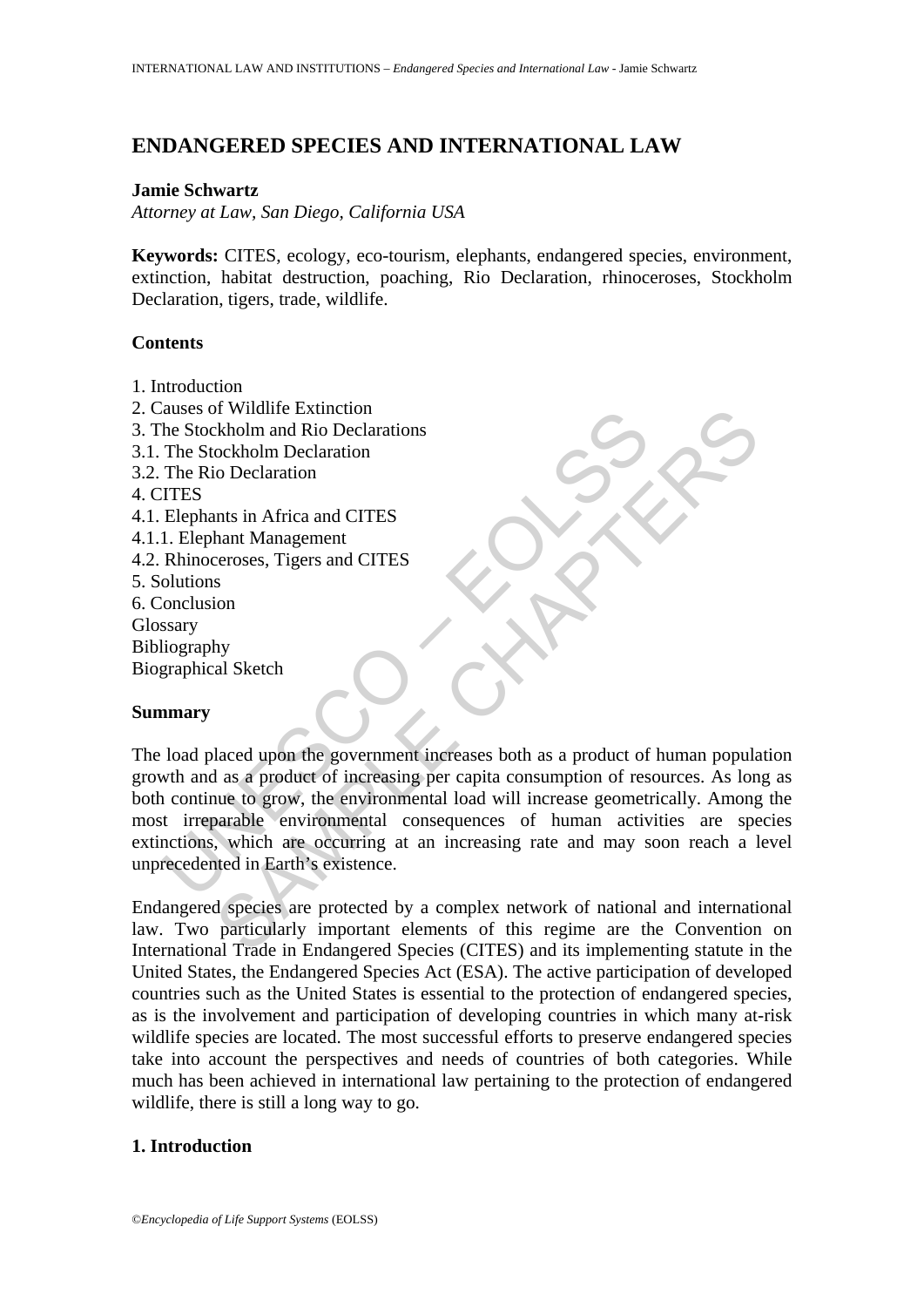As the human population grows, so too does the load we put upon the environment. Our cities, roads, buildings, and material goods are all obtained at the expense of other components of the biosphere. The human population is growing rapidly and is expected to double by the middle of this century. Human activities are causing species extinction and the loss of biological diversity at an increasing rate. The current rate of extinction could eventually become higher than that in any of the great extinctions found in the fossil record.

Endangered species are protected by a complex network of national and international law. Two particularly important elements of this regime are the Convention on International Trade in Endangered Species (CITES) and the United States Endangered Species Act (ESA). The United States is potentially the world's largest market for endangered species and endangered species products. The participation of the United States in CITES and related treaties, including implementation of these treaties through the ESA and other legislation, greatly reduces the participation of US consumers in the endangered species trade. Consumer education about the destructiveness of the wildlife trade has also played an important part, resulting in voluntary non-participation in the market for endangered species and endangered species products by consumers throughout the world. In addition, the active participation of the United States is essential because of the large number of endangered species found within the US.

ingliered species and containing the interaction of the interaction of the interaction of the interaction of the ESA and other legislation, greatly reduces the participation of U.S. and other legislation, greatly reduces spects and onlangered spects potation. The particular of the Critical and CHE of the particular and content of the term particular and charge in species trade. Consumer education about the destructiveness of the wilds pla Presently, a total of 1,451 species are listed under the US Endangered Species Act. About 700 endangered species and about 200 threatened species that are listed under the ESA are found in the United States. Currently, more than 4,000 species are awaiting final evaluation to determine whether they should be added to the long list of endangered or threatened species. These figures are alarming because the various species of wildlife are of aesthetic, ecological, educational, historical, recreational, and scientific value to the entire world. The extinction of wildlife is a global problem which transcends national boundaries; therefore nations are brought together to find a solution.

# **2. Causes of Wildlife Extinction**

Even though international awareness of the ecological and biological needs of wildlife and the importance of conserving habitats has increased, extinction rates continue to rise (*Brandon L. Jensen 1999*). There are many causes of extinction; different causes may be found in different degrees in different states. Two principal causes of extinction that exist on a large scale are habitat destruction and poaching.

When habitat is destroyed as a result of growing human population, development of land, building of roads and fences, and logging of forests, what is often left are small fragmented areas of habitat. Habitat destruction or fragmentation restricts the movement of wildlife from one area to another. If wildlife cannot freely travel within a large area of habitat, this severely affects breeding, feeding, and nesting behavior. For example, fences confine bison and other migratory animals to certain areas; this forces them to overgraze the land, leading to starvation. Fences also force animals to inbreed, causing a loss of genetic diversity within the species and ultimately resulting in less reproduction. Loss of habitat is thus one of the major causes of wildlife extinction.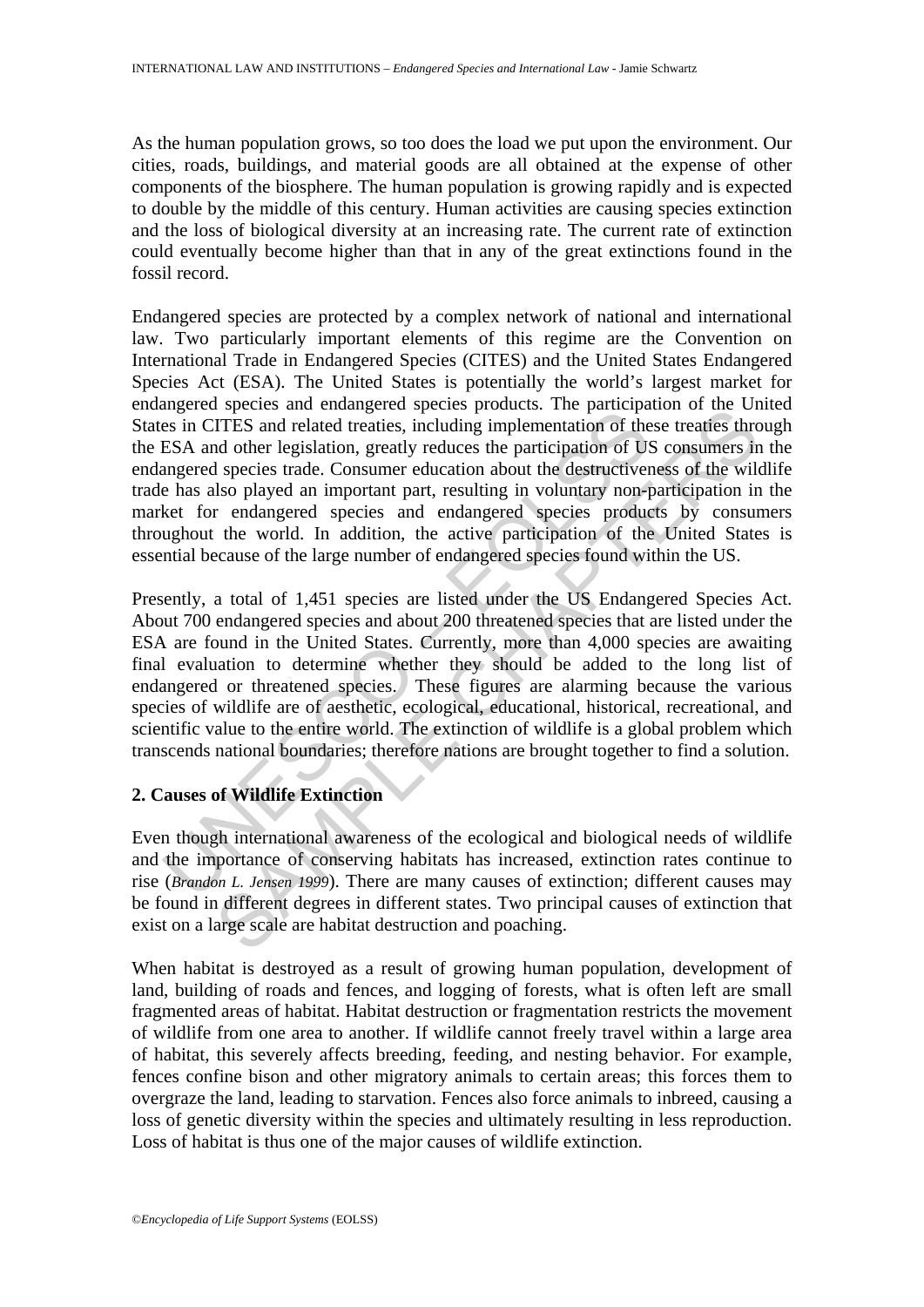The other principal cause of wildlife extinction is poaching, usually for purposes of trade. Poaching occurs most often in developing countries, while the markets for the animals and products thus obtained are largely in the developed countries. The bulk of the population of developing countries is poor, so in order to survive many turn to poaching endangered species for international trade since it is a very lucrative business, even though it is often illegal. The African elephant, for example, is found mostly in countries where its tusks represent several years' income to the average inhabitant. Poaching thus becomes a nearly irresistible temptation, and has caused elephant populations to decline.

Es a de party. The United States and solvent means a singular means and singlified to the trade aspect of international widdlife tworld's largest importer of wildlife and wildlife products. I llife trading results in sales pay; The Olitical states has a special innects in starting information<br>sues relating to the trade aspect of international wildlife because the U.<br>s largest importer of wildlife and wildlife products. Legal internati<br>ding r Poaching of endangered animals sparked the creation of the Convention on International Trade in Endangered Species of Wild Fauna and Flora ("CITES"), to which the United States is a party. The United States has a special interest in staying informed about financial issues relating to the trade aspect of international wildlife because the U.S. is the world's largest importer of wildlife and wildlife products. Legal international wildlife trading results in sales of between five and seventeen billion US dollars per year worldwide. Two or three billion dollars per year result from illegal sales on the black market, making illegal wildlife trading the fourth largest illegal trade across the globe behind the drug and armaments trades and trafficking in human beings. Many international criminal cartels that engage in one or more of the first three also engage in trade in endangered wildlife; endangered species issues are thus linked to other international law enforcement issues.

Why does wildlife need to be protected on an international scale? There are five main reasons: First, all living organisms on the planet depend on each other for survival. Second, wildlife provides people with food, labor, clothing and protection. Third, many plants and animals are valued for medicinal purposes. Fourth, some animals provide scientists with insights into human physiology and behavior. Fifth, wildlife serves as an indicator of worldwide health and ecological stability.

Many environmentalists believe wildlife must be protected because all species are beautiful and irreplaceable, and have a right to life just as humans do. Some environmentalists go even further to argue that each individual within a species has a right to life just as each human being has a right to life. Humans and animals are all part of the ecosystem and it is not for humans to decide which individual or entire species shall survive. If humans could or would cease interfering with the existence of wildlife, the argument runs, nature will take its course and weed out the individual members of a species that are not fit for survival. Humans have much to learn from the different species of wildlife; rather than killing plants and animals we should cherish and study them in their natural environments.

People stand to gain more by protecting wildlife than from destroying it. If action is not taken to prevent the mass extinction occurring today, half or more of all species will cease to exist, resulting in an impoverished biosphere that will be unable to recover for at least 5 million years. At least thirty thousand species become extinct every year, ninety per cent of them in tropical rain forests. These numbers must dramatically decrease in order to avert an environmental catastrophe that could ultimately lead to the extinction of the entire human race. At many points in the cycle of life, humans depend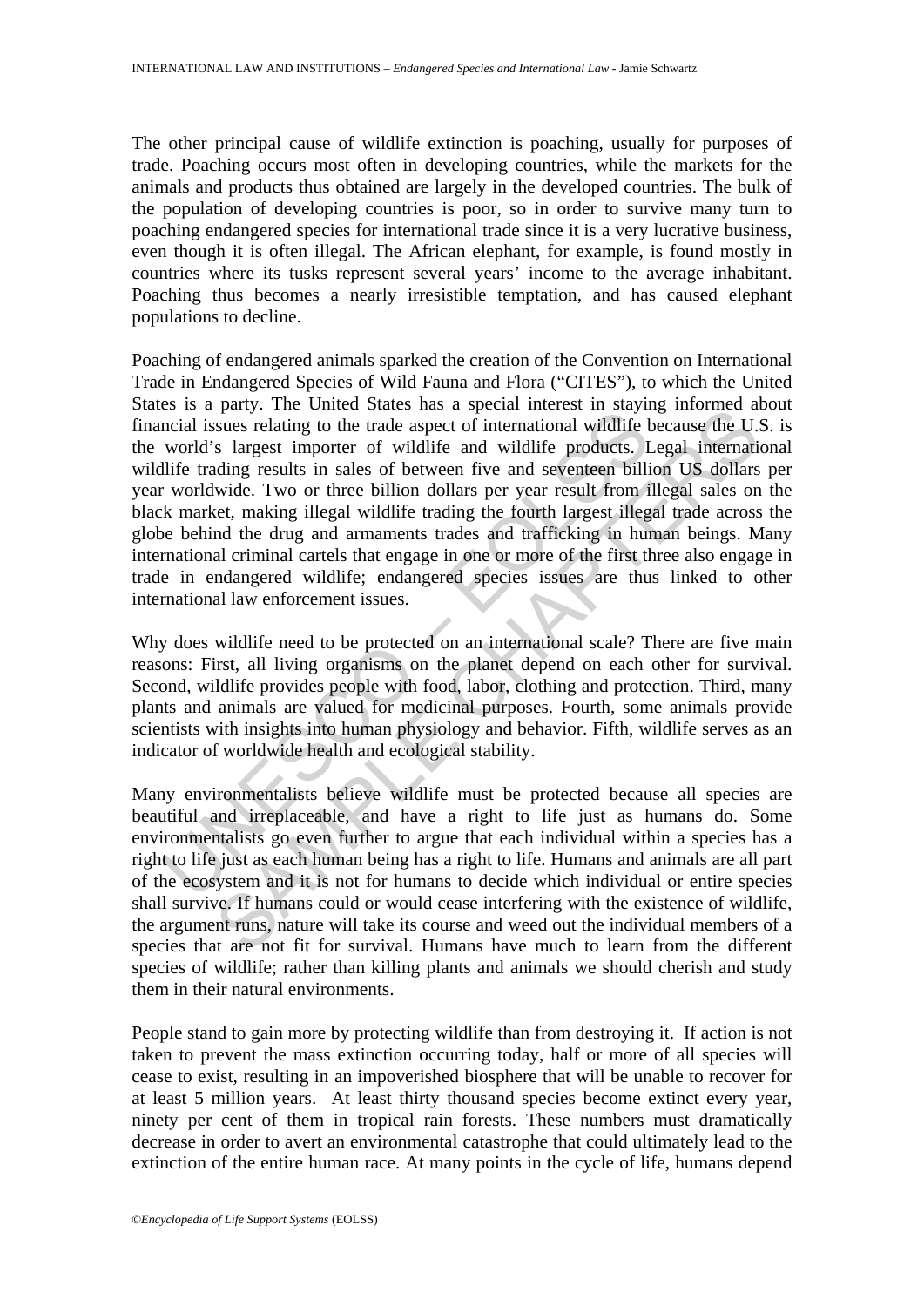on wildlife for survival, whether by studying the behavior of chimpanzees to understand the origins of mankind, or discovering that a certain kind of plant found only in the Amazon rain forest contains the cure for cancer, or because somewhere along the food chain humans cannot exist without animals.

## **3. The Stockholm and Rio Declarations**

International law has been used to protect wildlife for some time. For example, in 1940 one of the earliest multilateral agreements concerning wildlife preservation was promulgated: the Organization of American States Convention on Nature Protection and Wildlife Preservation in the Western Hemisphere. Under the convention, those states that are parties are required to establish wildlife parks as nature reserves and to prohibit commercial profit-making in them. Despite this encouraging early beginning, however, the widespread use of international treaties to protect wildlife has for the most part been a more recent development.

## **3.1. The Stockholm Declaration**

increase wideling in and in Everyto dimensional transfer and the subsequent in the Stockholm Declaration<br>
The Stockholm Declaration<br>
cripte 21 of the Stockholm Declaration<br>
cripte 21 of the Stockholm Declaration<br>
cripte 21 por-making in them. Exspire and scheduaging carry or<br>spiraling, movement and the Stockholm Declaration I reading the most part<br>and development.<br>The Stockholm Declaration of 1972 demonstrates the premise for the most part<br>a Principle 21 of the Stockholm Declaration of 1972 demonstrates the premise for most environmental agreements of the era. Principle 21 states that "states have the sovereign right to exploit their own resources pursuant to their own environmental policies, and the responsibility to ensure that activities within their jurisdiction or control do not cause damage to the environment of other states or of areas beyond the limits of national jurisdiction." Principle 21 and other contemporary documents did not specifically examine illegal trade in wildlife, habitat destruction, or other modern ecological issues. Today, multilateral treaties recognize hundreds of environmental issues that affect wildlife on a global scale. Environmental law has evolved to include issues such as endangered species and habitat destruction. The need for international law to address these concerns led, twenty years after the Stockholm Declaration, to the Rio Conference.

# **3.2. The Rio Declaration**

From June 3 to 14, 1992, more than 170 countries met in Rio de Janeiro for the United Nations Conference on Environment and Development. The Rio conference resulted in the formation of several documents dealing with environmental issues, including the Rio Declaration itself, Conventions on Climate Change and Biological Diversity, and a Statement of Principles on Forests. Although the Rio Declaration is an aspirational document, not a treaty, and thus not a definitive declaration of rights and responsibilities under international law, it is a step in the right direction because it focuses on sustainable development.

The Rio Declaration includes 27 principles. Principle two is almost identical to principle 21 of the Stockholm Declaration. Principle 2 states that "states have, in accordance with the Charter of the United Nations and the principles of international law, the sovereign right to exploit their own resources pursuant to their own environmental and developmental policies, and the responsibility to ensure that activities within their jurisdiction or control do not cause damage to the environment of